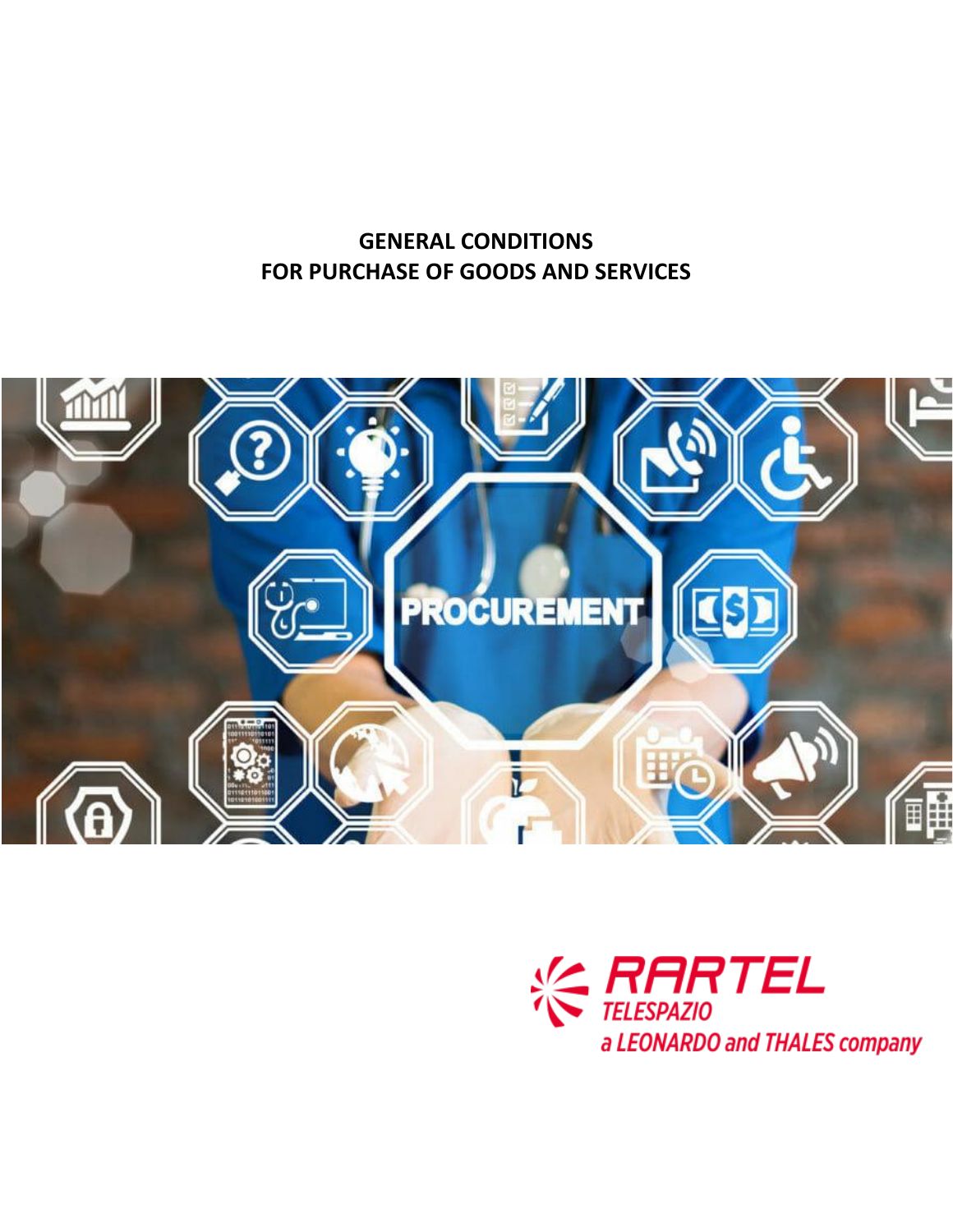

# **Contents**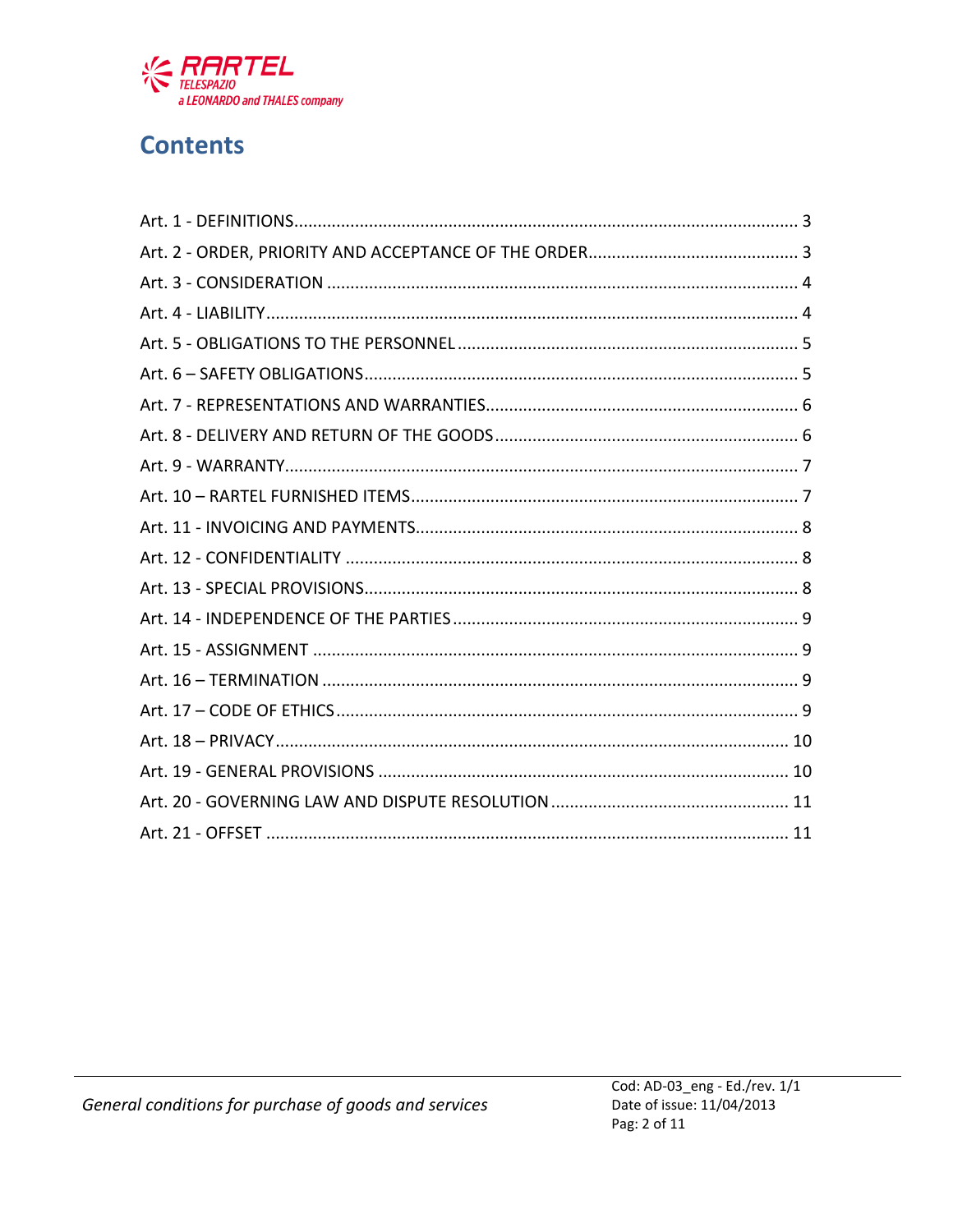

## <span id="page-2-0"></span>**Art. 1 - DEFINITIONS**

For the aims of these general conditions, the following terms will have the meaning given beside them:

- "General Conditions": these general conditions for purchase of goods or services.
- "Appendices": the documents attached to the Order, including any document mentioned, even if not actually attached.
- "Special Conditions": Special Conditions include anything provided for in the Purchase Order (including the Appendices) not part of the General Conditions.
- "Purchase Order": the document issued by RARTEL SA for a specific supply of goods or services consisting of the Special Conditions and the General Conditions (hereinafter called "Order").
- "RARTEL": the company RARTEL SA issuer of the Order.
- "Supplier": the entity the Order is issued to.
- "Activity": the supply of goods or services subject of the Order.
- "Party", "Parties": RARTEL and the Supplier are referred to below as a "Party" and jointly as the "Parties".
- "Incoterms": international rules for interpretation of the delivery terms of the International Chamber of Commerce, in force at the date of the Order.
- "DDP": Delivery Duty Paid, one of the delivery conditions provided for in Incoterms.
- "Consideration": the overall amount printed on the Order and owed to the Supplier for the goods or services subject of the Order in question.
- "Auxiliaries": everyone collaborating with the Supplier to carry out the Activities and third parties in general utilized by the Supplier for fulfilling its obligations deriving from the Order, such as its employees, consultants, collaborators, as well as any sub-contractors, and the latter's employees, consultants and collaborators.
- "C.C.": Romanian Civil Code.

# <span id="page-2-1"></span>**Art. 2 - ORDER, PRIORITY AND ACCEPTANCE OF THE ORDER**

The Order is issued according to the General Conditions stated below and to the Special Conditions it contains, which are an integral part of the Order in question.

In the case of a conflict between the above-mentioned documentation, the provisions contained in the Special Conditions shall prevail over the General Conditions. The Special Conditions stated on the Order form shall prevail over those contained in any appendices in the case of a conflict.

The Order shall be considered accepted the moment the Supplier sends the relevant Order confirmation, duly signed in every part and completed with the date, to the following address: RARTEL SA, Bucharest, 70 Dr. Iacob Felix Street, 3<sup>rd</sup> floor, 011041 1<sup>st</sup> District, Romania, for the attention of the General Manager. For Order acceptance purposes, a copy of the Appendices signed on every page shall also be returned to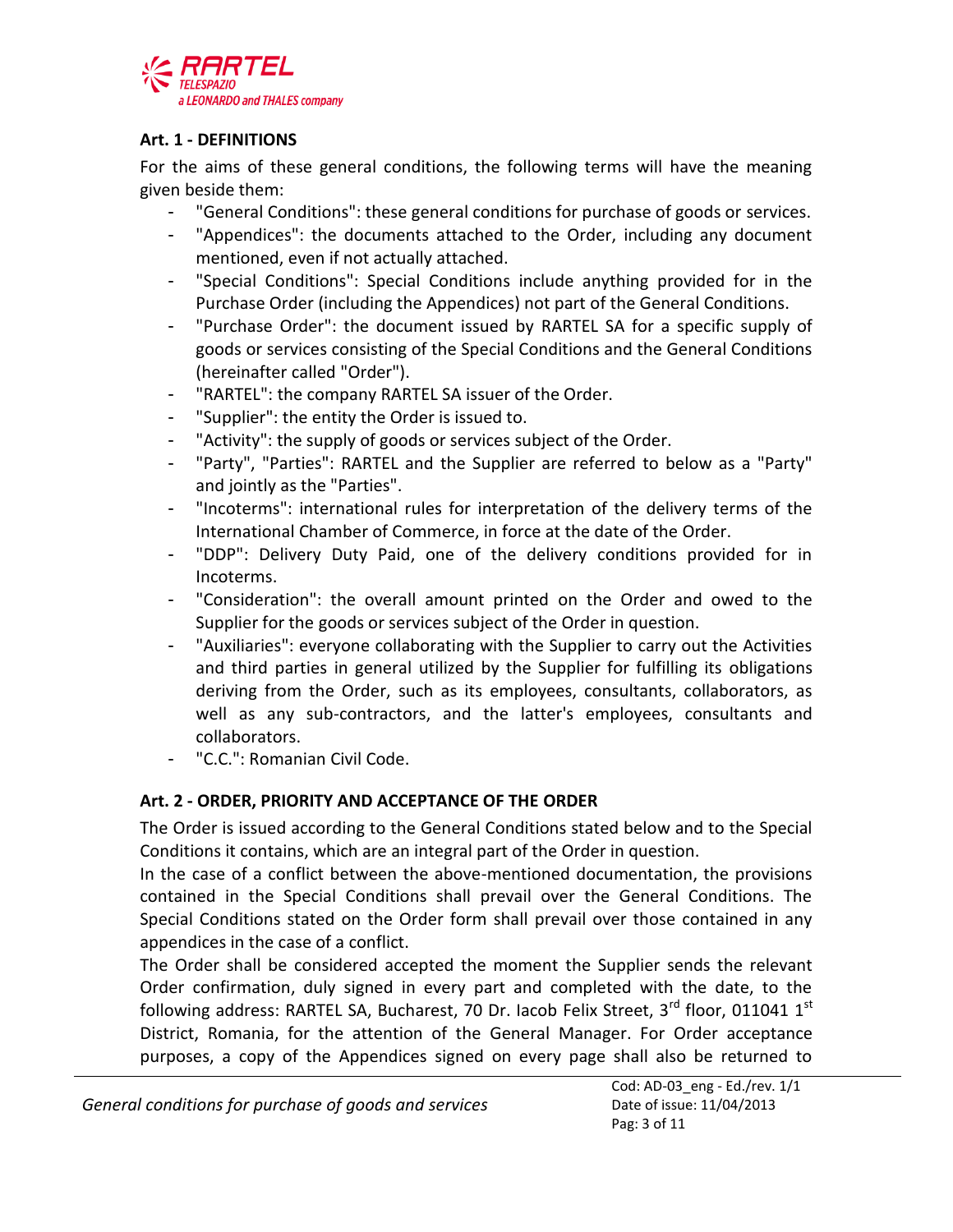

RARTEL together with the Order confirmation. When an order is not accepted due to what is specified in the foregoing, the Order shall not be considered valid and effective for RARTEL, which shall therefore not be obliged to accept the supply or settle the Consideration.

If the Supplier makes changes to the Order, these shall only be considered valid if explicitly accepted in writing by a duly authorized representative of RARTEL, even if stated on the Order confirmation. The conditions listed in the Supplier's offers, invoices, letters, faxes, emails, etc., shall not apply unless they have been explicitly accepted by RARTEL.

## <span id="page-3-0"></span>**Art. 3 - CONSIDERATION**

The Consideration refers to the supply to which the Order refers, according to conditions, terms, timing and specifications established in the Order in question.

The supply as set forth in the Order shall be made with explicit renunciation of any price increases or revision by the Supplier due to any sort of fluctuation in costs, including the cost of raw materials, labour and any other factor, as the Supplier solely shall incur any risk in this connection. The Supplier therefore does hereby explicitly waive its right to ask for cancellation of an Order, due to supervening excessive costs pursuant to article 1271 par (1) of C.C.

Charges for packing, customs, insurance and any other rate, tax or duty to be paid for any reason to private or public entities are considered included in the Consideration agreed upon, unless the Parties agree otherwise.

The parties agree that the Consideration is intended inclusive of any cost and charge, including those the Supplier shall incur to comply with laws, regulations, rules, technical requirements and provisions issued by concerned authorities, as well as to obtain from the concerned entities the permits and authorizations required for carrying out the Activities.

For supplies intended for geographic areas with tax breaks, also particular fulfillments specified and agreed upon between the Parties from time to time shall be observed.

## <span id="page-3-1"></span>**Art. 4 - LIABILITY**

By accepting the Order, the Supplier undertakes to keep RARTEL, its directors, employees and delegates free and unharmed by any claim filed by third parties in or out of court related to the activities, materials, instruments, equipment, plants, etc. concerned by the supply or systems that shall be adopted for execution of the same.

The Supplier agrees for itself and its Auxiliaries to keep RARTEL, its directors, employees and delegates free and unharmed by any damage caused to persons or property belonging to RARTEL or third parties, caused by carrying out the Activities as set forth in the Order in question, and shall bear all related burdens, costs and charges.

RARTEL assumes no liability towards third parties for the latter's rights or commitments made to the Supplier in relation to carrying out the Activities as set forth in the Order.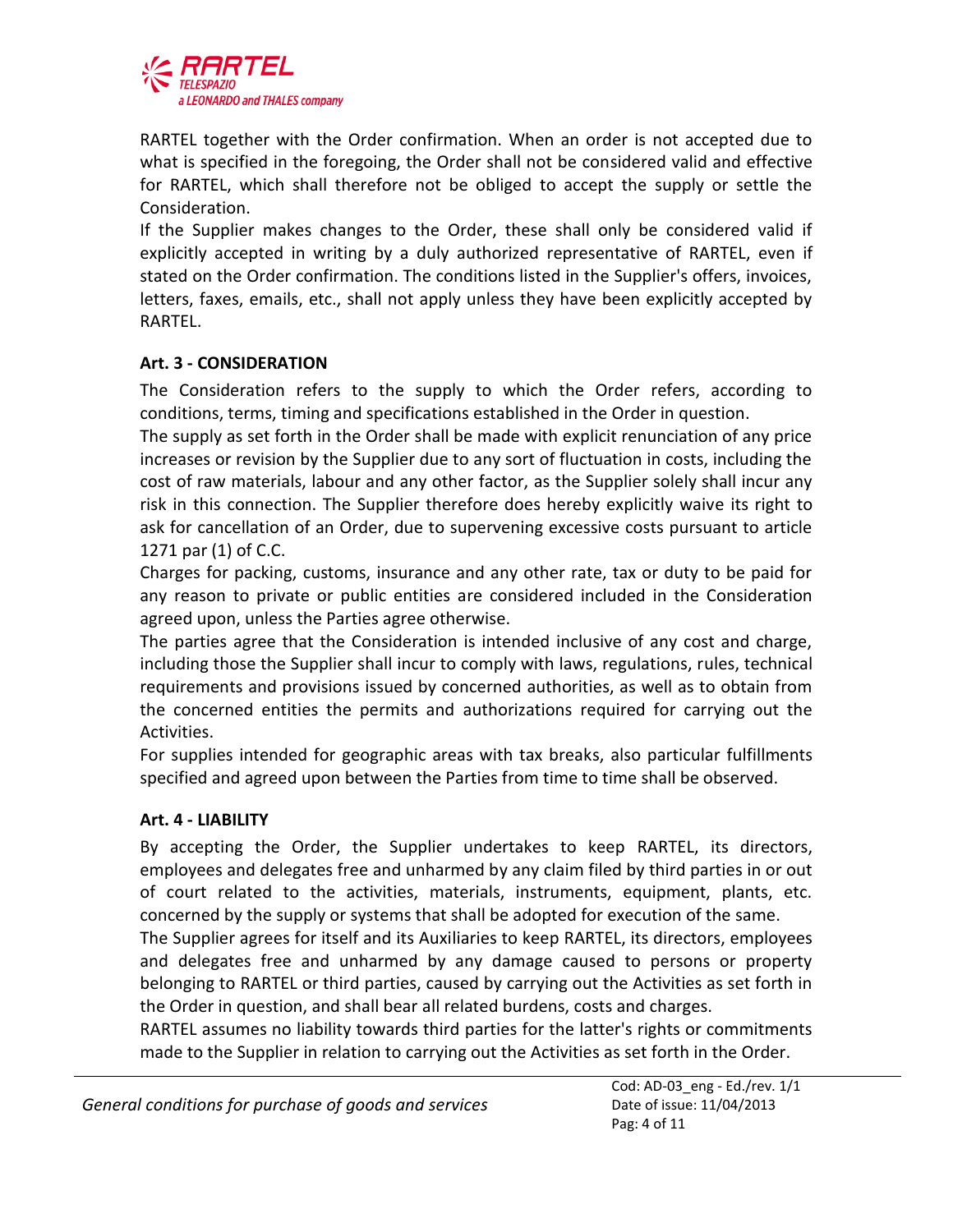

#### <span id="page-4-0"></span>**Art. 5 - OBLIGATIONS TO THE PERSONNEL**

The Supplier guarantees that the Activities shall be carried out by employing workers that are regularly hired and a part of its organization in accordance with the terms of law and applicable National or Sectorial Collective Labour Agreements, and in accordance with accident prevention rules on the subject.

The Supplier declares and guarantees that it is in order with obligations related to the payment of social security contributions of its Auxiliaries provided for by regulations in force and hereby undertakes to comply with said obligations and show the documentation proving fulfillment of said obligations at the request of RARTEL.

To allow its Auxiliaries to enter RARTEL's premises, under the responsibility of the Supplier and the conditions provided for the RARTEL's safety and security rules, the Supplier agrees to send in advance a list of the names of the people who shall enter said premises.

When foreign personnel shall enter RARTEL's premises, the Supplier shall comply with what has been established in the foregoing, and also send RARTEL details of an identification document sufficiently in advance and by no later than 10 days before the person shall enter its premises.

Breach of the obligations as set forth in this article will lead to termination of the Order by law, without prejudice to RARTEL's right to compensation for any damages even when jointly responsible with the Supplier.

## <span id="page-4-1"></span>**Art. 6 – SAFETY OBLIGATIONS**

The Supplier undertakes to comply fully with provisions in force on occupational health and safety, hygiene and the environment with particular but not exclusive reference to Law no. 319/2006 on Security and Safety at Work and to Implementing Rules of Law 319/2006, as approved by Government Decision 1425/2006. Specifically, as regards the provisions of art. 6 and 7 of Law no. 319/2006, the Supplier:

- undertakes to update the documentation submitted prior to the Order proving its technical and professional qualification;

- declares under its responsibility that it has received detailed information on specific risks existing in the environment it shall operate in and on prevention and emergency measures adopted;

- undertakes to scrupulously conform the behavior of its Auxiliaries to the safety plan in force for the place where the activities are carried out and acknowledges that RARTEL retains the right, at its discretion, to request replacement of its personnel who have breached behavioral and safety rules;

- agrees to cooperate with implementation of risk prevention and protection measures against workplace accidents while carrying out the activities to which the Order refers;

- undertakes to coordinate interventions for the protection and prevention against the risk that workers are exposed to, keeping each other informed so as to eliminate any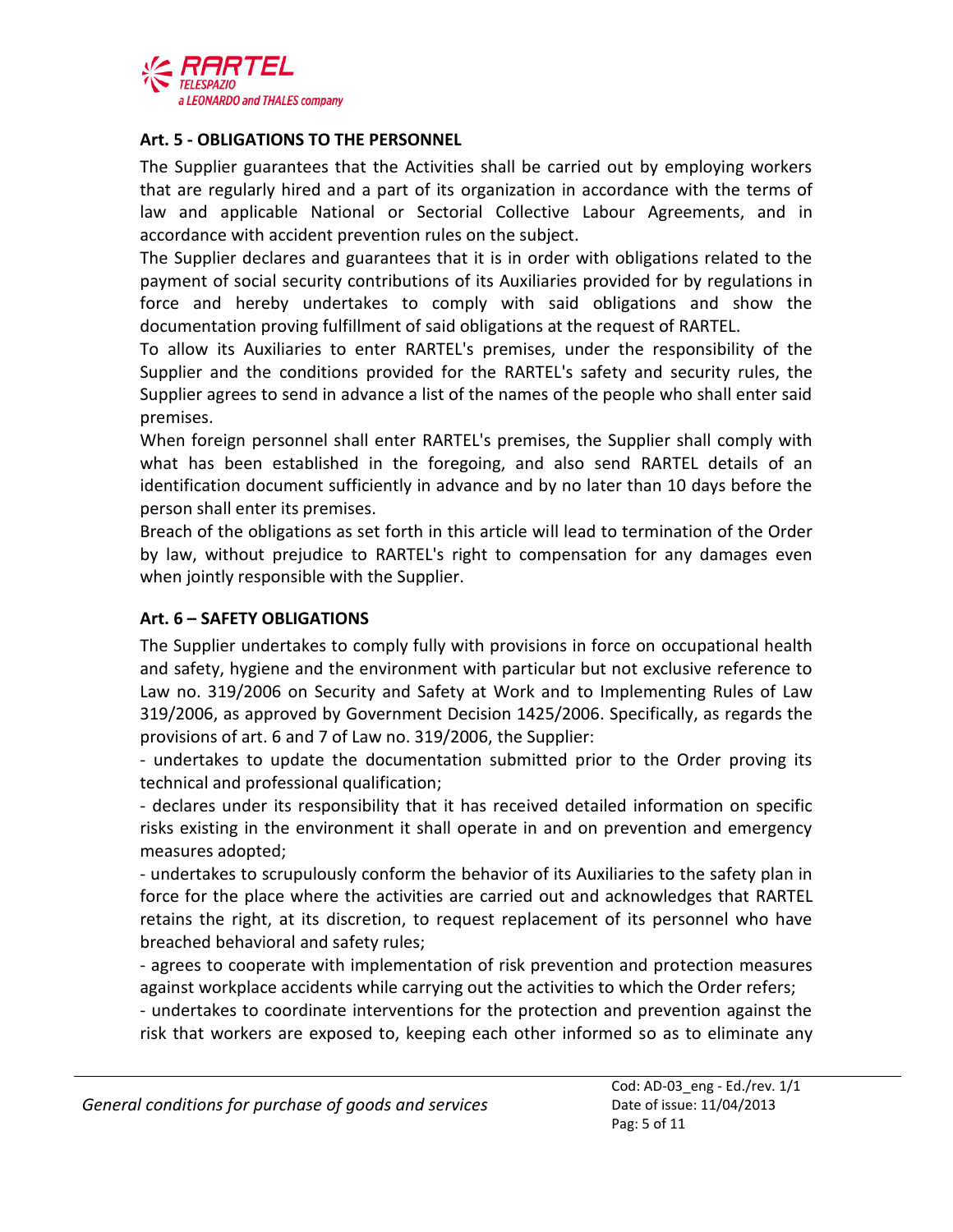

risks due to interference with activities of different businesses involved in realizing the project as a whole;

- declares that it has fulfilled legal obligations as regards insurance, social security and protection of workers, and as regards work and safety equipment;

- undertakes to provide its employees with suitable photo identification badges giving details on the worker, his employer's name, date of hiring and in case of a sub-contract, the related permit.

Breach of the obligations and commitments described above is grounds for cancellation of the Order, de jure and without prior formalities, in accordance with art. 1553 of the C.C. without prejudice to the right to compensation for damages.

## <span id="page-5-0"></span>**Art. 7 - REPRESENTATIONS AND WARRANTIES**

By accepting the Order, the Supplier:

- declares, under its responsibility, that it is not in any temporary or permanent conditions of incompatibility with carrying out the activities to which the Order refers, as laid down in rules of law in force;

- guarantees that no rules of law or applicable regulations or third party rights will be breached to carry out the activities to which the Order refers, including but not limited to industrial and intellectual property rights;

- declares and guarantees that it owns outright the goods and any licenses provided in connection with the Order and declares that the goods are free from any obligation, collateral security or third party rights;

- guarantees that the goods relating to the Order shall conform to any Romanian and European Union standards that applies to them.

The Supplier undertakes to keep RARTEL unharmed by any sort of loss, cost, damage or charge incurred by RARTEL due to breach, untruthfulness or inaccuracy of any of the declarations or guarantees contained in this article. RARTEL retains the right to terminate the Order by law and without prior formalities, pursuant to art. 1553 of the C.C. due to any breach, untruthfulness or inaccuracy of any of the foregoing declarations or guarantees, without prejudice to its right to compensation for any damages.

## <span id="page-5-1"></span>**Art. 8 - DELIVERY AND RETURN OF THE GOODS**

The Supplier agrees to deliver the goods related to the Order based on what is established in these General Conditions, and other specifications in the Special Conditions. The delivery conditions of the goods shall be DDP at the place of delivery specified on the Order (carriage free), unless provided for otherwise in the Special Conditions. A copy of the packing slip or equivalent document shall travel with the goods. This document shall show details on the Order (number, date and order position) it refers to.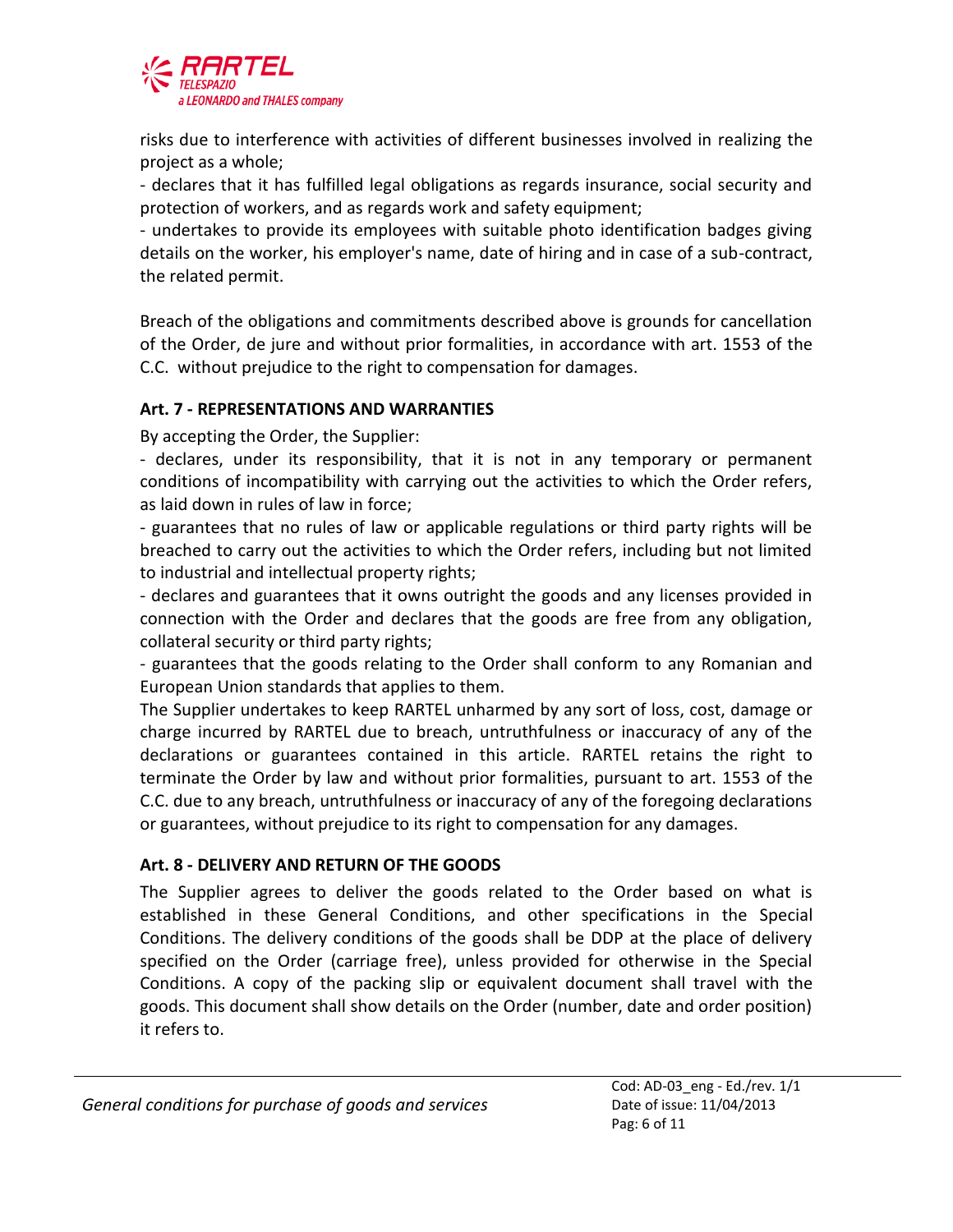

Defective goods or those not meeting the conditions agreed upon or not conforming to drawings or technical characteristics, etc. shall be refused and put at the disposal of the Supplier or returned to the assigned port at the Supplier's expense.

#### <span id="page-6-0"></span>**Art. 9 - WARRANTY**

The Supplier guarantees that the goods or services supplied meet the technical specifications foreseen in the Order. The Supplier further guarantees that they are free from flaws and material and manufacturing defects.

The Supplier undertakes to repair or replace at its expense any flawed supply or defective or flawed parts with new and original spare parts. Transport costs necessary for replacement or repair of the defective supply shall be borne by the Supplier.

The warranty period of the goods related to the Order is 12 (twelve) months or any greater term provided for by the laws in force, starting from the acceptance date of the supply. If goods have been repaired or replaced, the warranty period will be automatically extended by the period of time for which the goods were not at the disposal of RARTEL.

The warranty does not apply when a defect is caused by natural wear and tear, or RARTEL's inexperience of negligence.

When replacement of flawed parts is impossible, the Order shall be considered cancelled de jure and the Supplier shall be obliged to provide compensation for any damages.

## <span id="page-6-1"></span>**Art. 10 – RARTEL FURNISHED ITEMS**

All items furnished by RARTEL for carrying out the Activities shall be returned upon completion of the Activity as set forth in the Order, unless the Parties agree otherwise. The Supplier cannot transfer to third parties, alter or use the items furnished by RARTEL for other purposes and shall be responsible for their safekeeping, preservation and proper use.

Specifically, the Supplier agrees to utilize the above-mentioned items with the utmost care and diligence. In the case of destruction, damage or loss due to its own fault, the Supplier will be obliged to replace or repair such items at its own expense, or when that is impossible to reimburse RARTEL for the difference in value determined on the basis of current market prices in relation to the extent of the loss. The Supplier is not obliged to pay any compensation due to normal wear and tear deriving from proper use of the items in question.

The Supplier agrees not to hold RARTEL liable for any damage to persons or property which may be caused by improper use of the RARTEL furnished items, and has checked them beforehand and found them safe and suitable for their intended use.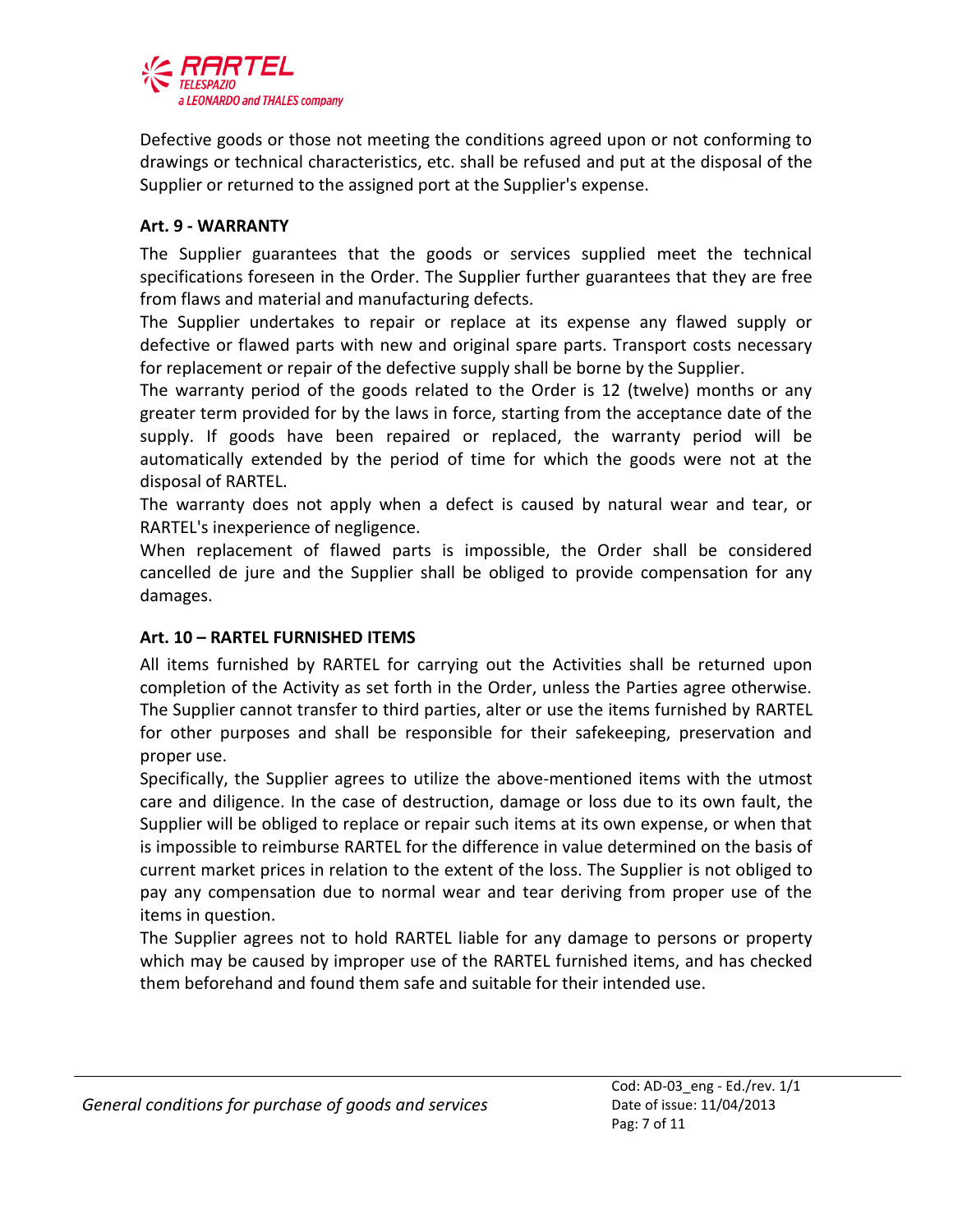

#### <span id="page-7-0"></span>**Art. 11 - INVOICING AND PAYMENTS**

The invoice shall refer to one Order only and contain details on the Order (number, date and order position) it refers to and be sent to RARTEL, Bucharest, 70 Dr. Iacob Felix Street,  $3^{rd}$  floor, 011041 1<sup>st</sup> District, Romania,. The original of each document accompanying the supply (certificates of origin and quality, vouchers, etc.) or necessary to let RARTEL check and accept the invoice in question shall be produced and submitted. The Supplier agrees to send any changes in the information related to payment (e.g. bank details) with written notices addressed to RARTEL, Bucharest, 70 Dr. Iacob Felix Street, 3<sup>rd</sup> floor, 011041 1<sup>st</sup> District, Romania,.

#### <span id="page-7-1"></span>**Art. 12 - CONFIDENTIALITY**

The Supplier agrees to comply with and ensure that its Auxiliaries comply with the confidentiality obligation related to all information, data, documentation and news concerning the Order. Accordingly, the Supplier will be obliged to take all necessary prevention measures, specifically, all actions, including of a legal nature, required to prevent distribution and use of the foregoing.

The Parties mutually acknowledge that the confidentiality obligations provided for in this article shall apply for the validity of the Order and for three years after termination of the same for any cause or reason.

If the obligations provided for in the previous paragraphs are breached, RARTEL can cancel the Order, de jure and without prior formalities, according to art. 1553 of the C.c. without prejudice to compensation for any damages.

The Parties further acknowledge that none of the content of the Order can ever be interpreted or utilized to prevent distribution or circulation of information that is: (I) public domain when it is exchanged by the Parties, or becomes so thereafter, (II) obtained from third parties without confidentiality obligation; (III) worked out independently or internally by one of the Parties without using any element found in the information or documentation received from the other Party; (IV) received formally from a public authority having competence or jurisdiction over the Parties.

#### <span id="page-7-2"></span>**Art. 13 - SPECIAL PROVISIONS**

The Supplier acknowledges that the Order's efficacy is subordinate to full compliance with the provisions of this clause. Specifically, it declares that no sanction, whether definitive or provisional, entailing the inability to contract has been inflicted against the Supplier's legal representative or members of the administrative body, such as prevention measures or exclusions, suspensions or lapses as set forth in applicable regulations and no pending proceedings for fraudulent management, breach of trust, forgery, use of forgery, fraud, embezzlement, perjury, giving or taking bribes, financing illegal activities are underway against Supplier's legal representative or members of the administrative body.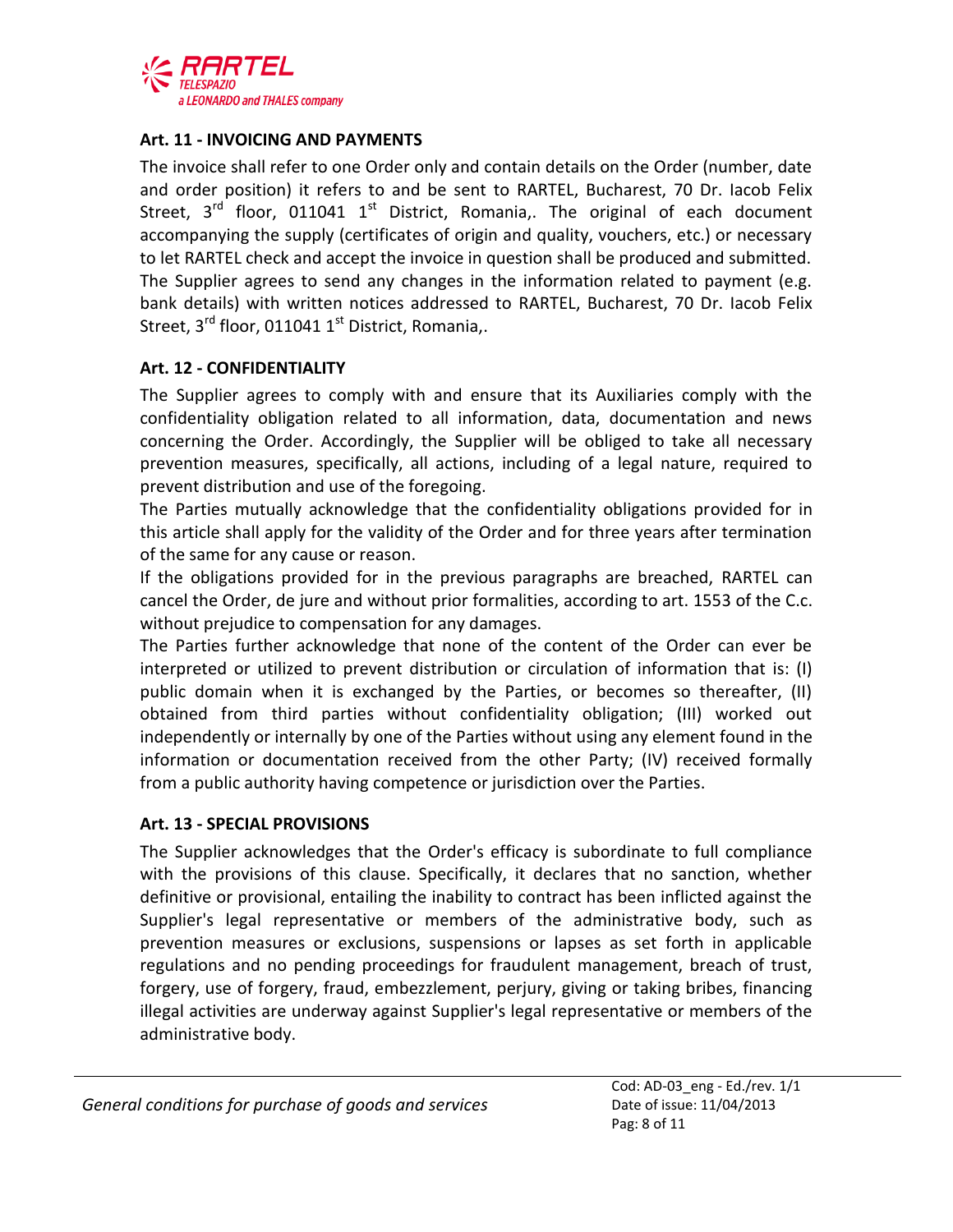

If the Supplier fails to comply with these provisions, the Order will be cancelled by law and without prior formalities, without prejudice to the right to compensation for any damages.

## <span id="page-8-0"></span>**Art. 14 - INDEPENDENCE OF THE PARTIES**

RARTEL and the Supplier declare and confirm that they are independent parties and retain their independence. Without prejudice to the obligations assumed by the Supplier upon acceptance of the Order, the Parties explicitly declare that the Activities will be carried out in total independence and they will be free to organize them without any ties as employer or employee or of subordination or working hours.

The Order does not establish any relationship of association, partnership, consortium, common organization or agency between RARTEL and the Supplier.

Neither RARTEL nor the Supplier has the power to bind the other party or assume obligations on behalf of the other without the prior written consent of the interested party.

The Parties hereby agree to operate with a spirit of utmost collaboration and to respect to the letter every law or regulation that applies and based on the highest standards of ethics.

Specifically, they undertake to exchange all information necessary for properly carrying out the activities and commitments provided for in the Order.

## <span id="page-8-1"></span>**Art. 15 - ASSIGNMENT**

The Supplier is strictly forbidden to assign for any reason, all or some of its obligations or rights deriving from the Order without the prior written consent of a duly authorized representative of RARTEL, otherwise the assignment shall be null and void. Disregard for this provision shall entitle RARTEL to cancel the Order, by law and without prior formalities, according to art. 1553 of the C.C., without prejudice to RARTEL's right to compensation for any damages.

## <span id="page-8-2"></span>**Art. 16 – TERMINATION**

Apart from what has been explicitly provided for in each article of these General Conditions and the Special Conditions, if any, RARTEL can exercise the right to unilateral cancellation pursuant to art. 1552 of the C.C. without prejudice to its right to compensation for any damages, if the Supplier shall undergo receivership, bankruptcy or other insolvency or enforcement procedure.

## <span id="page-8-3"></span>**Art. 17 – CODE OF ETHICS**

The Supplier will carry out the activities related to the Order in full compliance with the Code of Ethics, adopted by RARTEL, which the Supplier declares that it knows and accepts. Said document is available at the Internet site www.rartel.ro; the Supplier shall at any time be entitled to ask RARTEL to deliver a paper copy of it.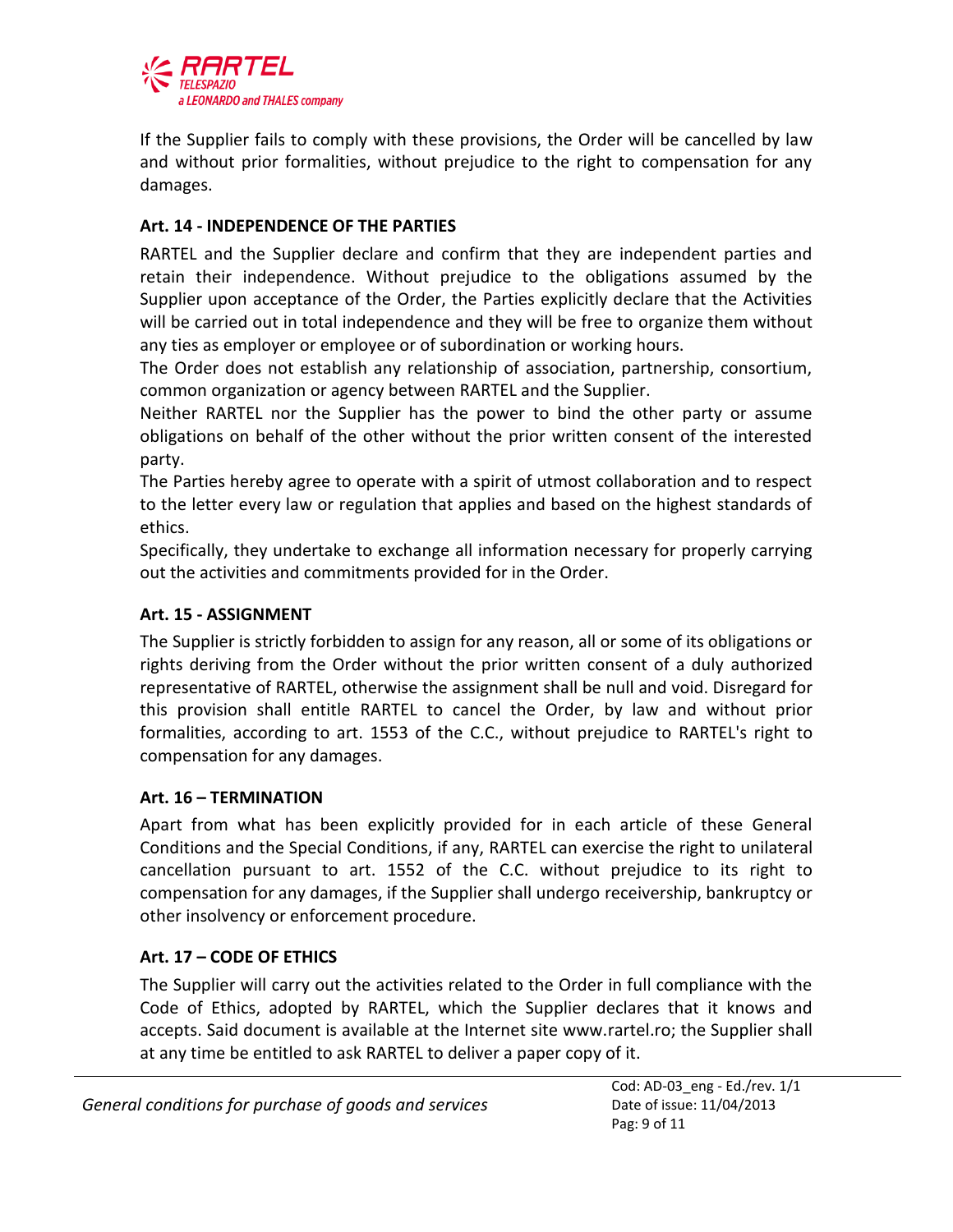

The Parties agree that breach of the principles established in said Code of Ethics, even partial, will constitute a serious default and will give RARTEL the right to terminate the Order by law and without prior formalities, pursuant to article 1553 of the C.C., without prejudice to its right to compensation for any damages.

In the event that there is news, including in the press, from which this breach can be deduced, while awaiting verifications RARTEL will be entitled to suspend performance of the Order by sending a registered letter containing information about the circumstances from which the breach was allegedly reasonably deduced. Exercise of the right to cancel or suspend performance of the Order will be carried out at the expense of the Supplier, which will be charged all ensuing greater costs, without prejudice to RARTEL's right to compensation for any damages caused by the breach referred to in the foregoing, as well as its right to be kept free and unharmed by any third party action or claim deriving from that breach or as a consequence thereof.

## <span id="page-9-0"></span>**Art. 18 – PRIVACY**

The Supplier hereby confirms that he has read the privacy policy statement prepared by RARTEL according to the provisions of Law no. 677/2001 for the protection of individuals with regard to processing of personal data and the free movement of such data which is available at the Internet site www.rartel.com. The Supplier, by accepting this Order, hereby gives his consent to the use of such information for the purposes and aims described in that statement.

## <span id="page-9-1"></span>**Art. 19 - GENERAL PROVISIONS**

Any amendment to the Order shall be put in writing and signed by a duly authorized representative of each Party.

If one or more of the clauses in the Order is found to be invalid or void, this will not affect the other clauses which remain in force without amendment. RARTEL and the Supplier will negotiate in order to replace the invalid or void clauses with more appropriate ones in order to attain the same legal and financial results.

Any necessary notice, news or communication shall be sent by telegram, ordinary mail or fax to the respective addresses of the Parties; communications shall take effect from the date of receipt. The Parties will inform each other of any changes in their respective addresses.

This Order represents the sole agreement between the Parties in relation to the matters governed herein and cancels and replaces any other prior or simultaneous agreement, understanding or written or oral contract in relation to the same object.

The Supplier hereby acknowledges RARTEL's right to carry out, either on its own account or through its designated representatives, checks and inspections on compliance with the obligations assumed hereunder, with prior notice of at least 3 working days. The Supplier therefore agrees to assist and aid RARTEL in the carrying out of inspections on its work and provide all material and documentation as well as the necessary support.